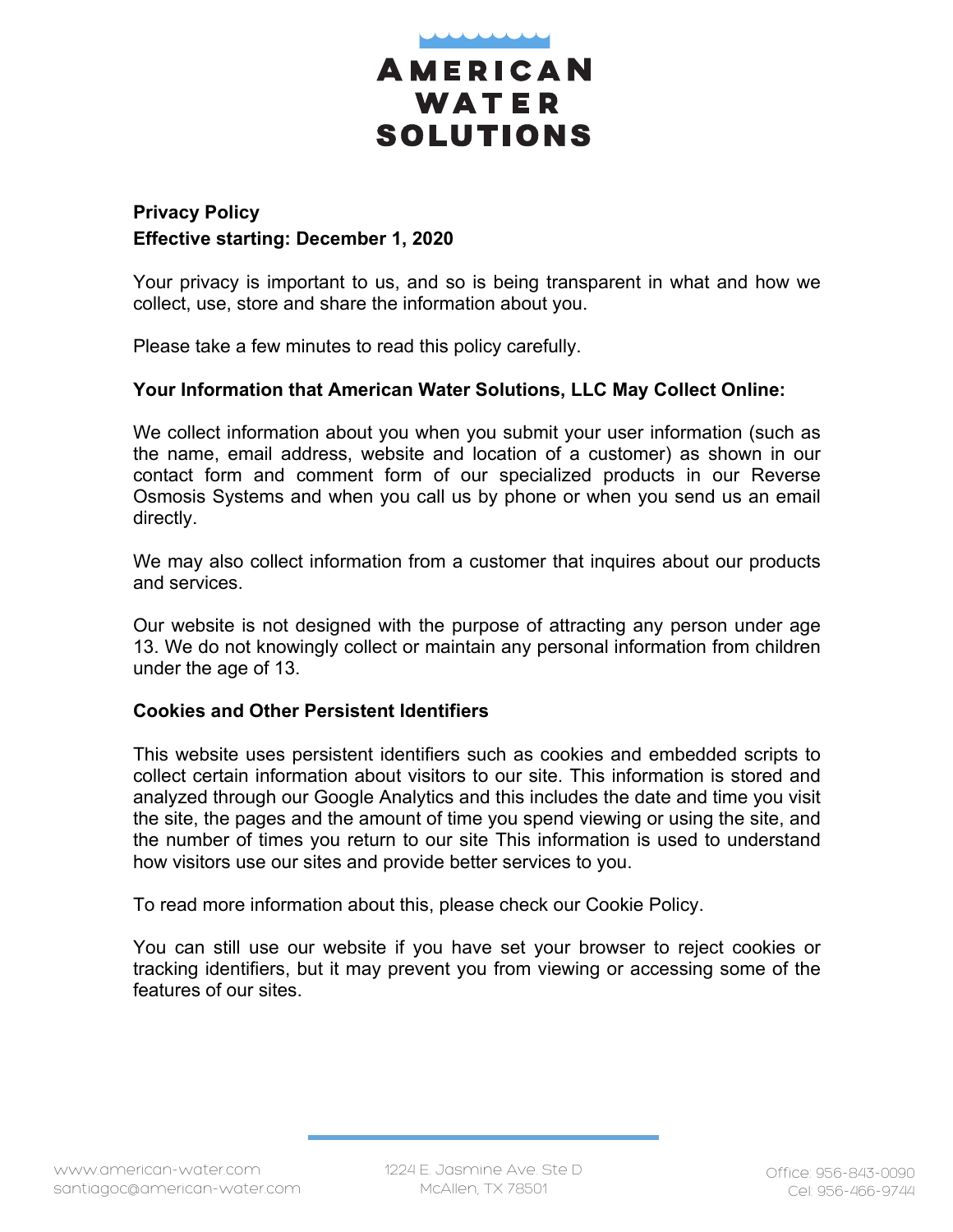

### **How American Water Solutions, LLC Uses Your Information**

We will use the information you shared for the purpose of replying to your email and responding to your inquiry about our products and services. We may also use such information to provide operational notices. We may also contact you if you expressed interests for our new or upcoming products but only if you agreed to be contacted.

Information collected from you may be used to review usage and operations of our site and address any resulting issues with our site, and enhance your online experience.

We do not share your personal information with other third parties and/or advertisers.

#### **Other purposes**

We may also share your information under the following circumstances:

- We respond to requests from governmental agencies or where required by law (such as by subpoena, investigative demand, court order or regulation).
- We may share information with appropriate persons or governmental authorities, where your communication suggests possible harm to others.

### **International Transfers**

If you are visiting our site from outside the United States, be aware that your information will be transferred to, and maintained on, computers located within the United States. The collection, use, retention and any other processing of your information will be governed by United States law and further by the specific jurisdictions within the United States where that information is stored, unless otherwise specified. We cater to businesses and consumers in North America and does not market to businesses or individuals in the European Economic Area.